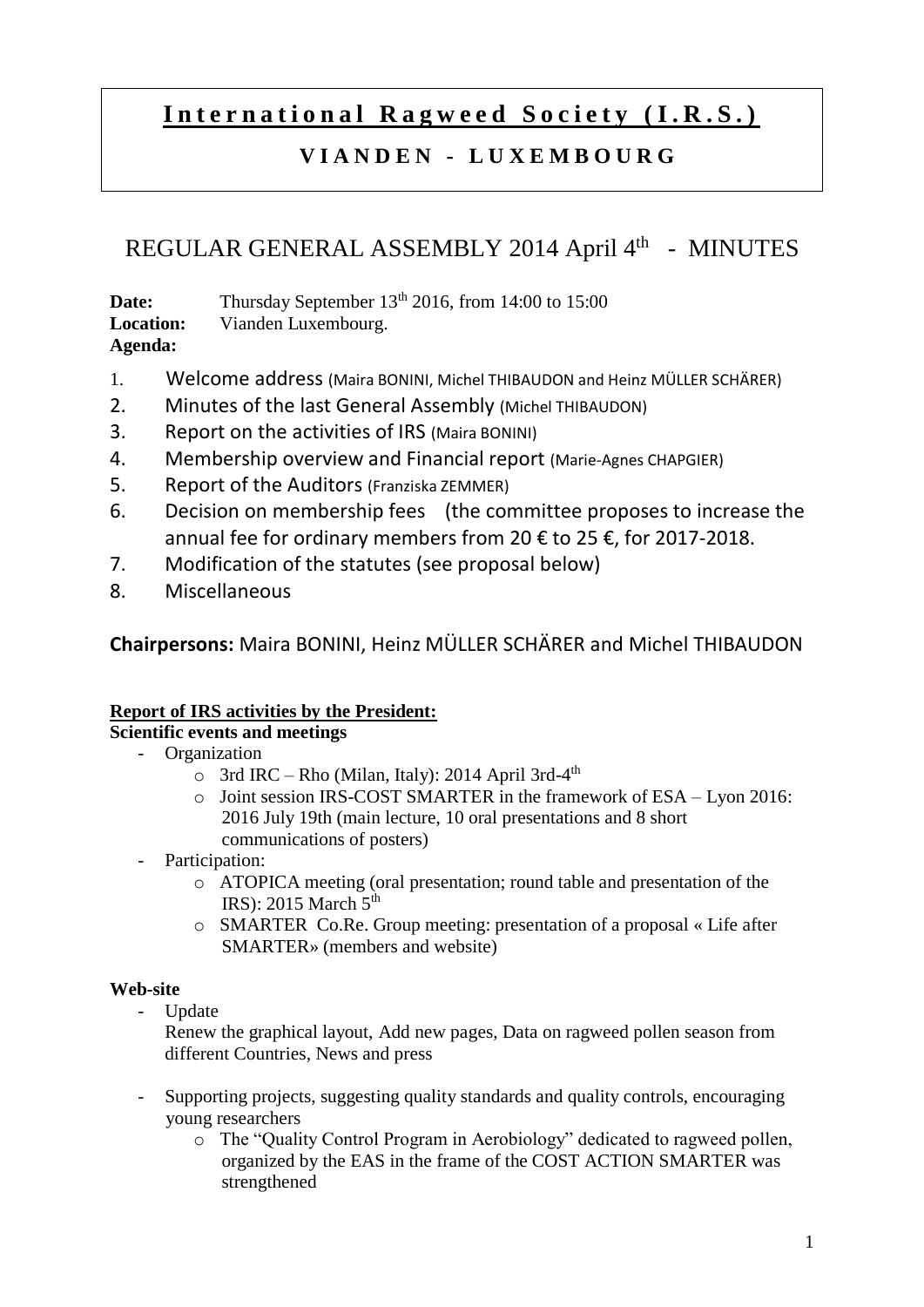o IRS Grants 2016: 2 grants for best posters presented from young researches at the ESA 2016 in Lyon (winners: Aydan Acar from Turkey and Olga Ritenberga from Latvia)

#### **Facilitate laws**

-

- Signed the joint press release (EAACI, EAS, EFA) in the occasion of IR day 2015, asking the introduction of pollen monitoring in the Quality of Air European Legislation

#### **Promote the knowledge on ragweed: IR day**

- Organized annual IR Day (2014, 2015 and 2016): different initiatives in various Countries (i.e. France, Italy, Germany, Switzerland, Turkey) organized by different bodies: University, LHA, Pollen Networks, COST SMARTER, etc
- Prepared the first official IRS flyer for the IR day in 2015 and updated in 2016
- Recorded a movie on ragweed for the Italian TV (educative transmission « GEO&GEO »)

#### **Financial report (Michl Thibaudon in plce of Marie-Agnes Chapgier)**

| <b>IRS Budget 2015</b> |        |         |                           |         |
|------------------------|--------|---------|---------------------------|---------|
|                        |        |         |                           |         |
| Date                   | income | expense | nature                    | balance |
| 31/12/2014             |        |         |                           | 4337,12 |
| 31/01/2015             |        | 49,88   | bank dues                 | 4287,24 |
| 20/02/2015             | 220,00 |         | membership                | 4507,24 |
| 24/09/2015             |        | 140,00  | rembrst IRC               | 4367,24 |
| 25/09/2015             |        | 400,00  | Committee Bern            | 3967,24 |
| 31/12/2015             | 0,37   |         | <b>Bank</b> income        | 3967,61 |
| 31/12/2015             |        | 55,00   | bank dues                 | 3912,61 |
|                        |        |         |                           |         |
| total 2015             | 220,37 | 644,88  |                           |         |
|                        |        |         |                           |         |
| 08/07/2016             |        | 900,00  | <b>IRS</b> Grants for ESA | 3012,61 |
| 31/08/2016             | 594,00 |         | Fees Alphavisa            | 3606,61 |

#### **IRS AUDITOR REPORT (Franziska Zemmer):**

Information used for this report: Budget 2015 and 2016 (until 31.08.2016) List of members from Michel Thibaudon Checklist with questions **Statutes** Website

#### REPORT SUMMARY:

The IRS has a Current Swiss bank account. The President, secretary and treasurer can withdraw money.

The main revenue is membership fees although also donations are possible. Fees can be paid by cash, credit card or by bank transfer. Expenses include committee meeting cost, IRS Grant and web maintenance. Honorary members don't pay the membership fee.#